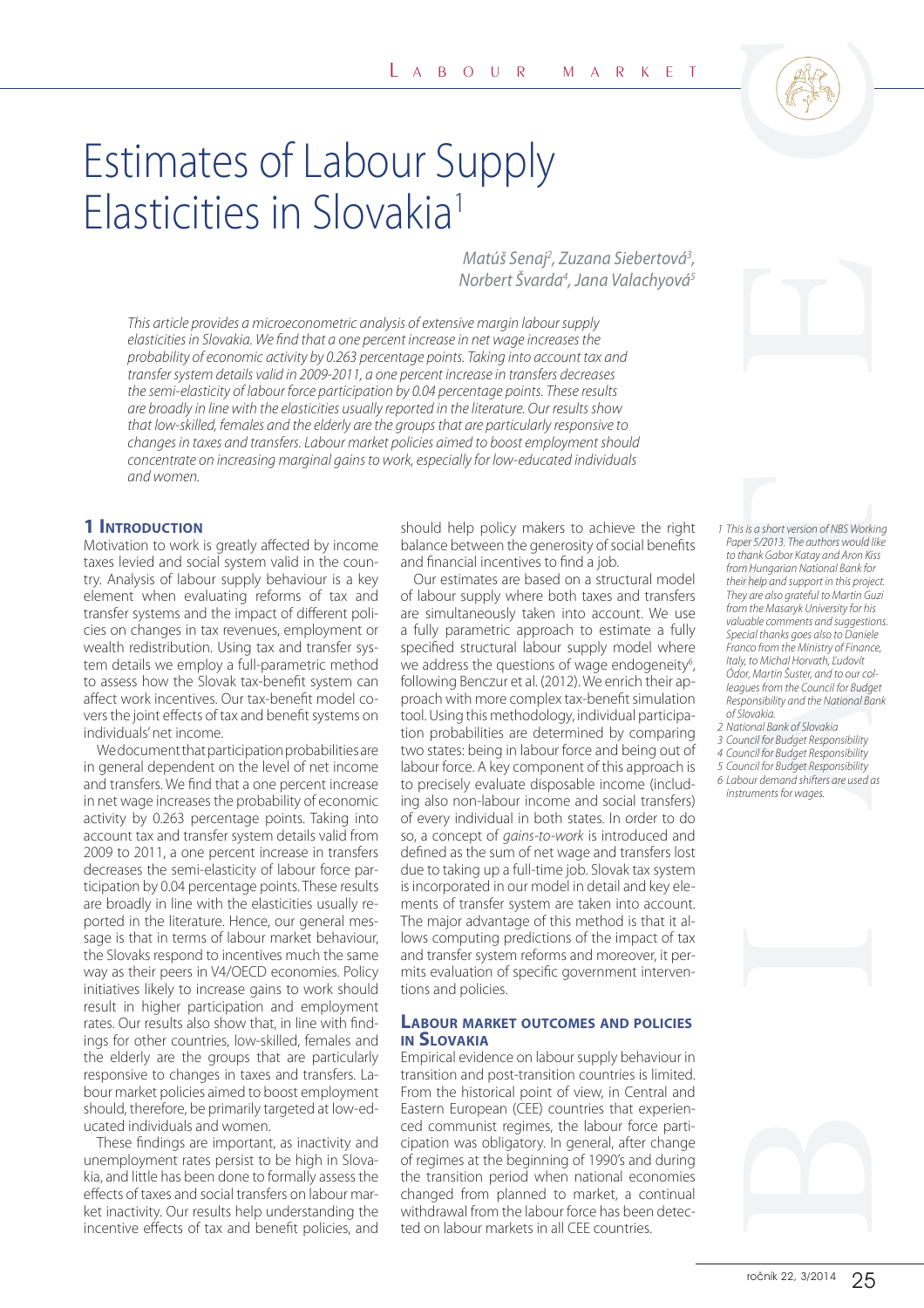Figure 1 Employment rates in Slovakia and selected countries, 1998-2011



7 Due to data limitation, we cannot evaluate the effects of these reforms using our methodology.

Participation and employment rates in Slovakia reached their bottom in the early 2000s. Later in the period of economic growth an increase in both rates has been observed; they started to decline again in 2009 as a consequence of the global financial crisis. Present situation in posttransition Slovakia can be characterized by employment rates (see Figure 1) permanently below the EU-27 average but still rather high compared to neighbouring Hungary and Poland. Lack of work opportunities in Slovakia especially for labour market entrants and for individuals with low qualification persist. Employment rates of youth and low-skilled (low educated) workers are extremely low, also compared to neighbouring V4 countries (see Figure 2).

Slovak tax-benefit system experienced major changes over the last 10 years. Both tax and social transfer systems were considerably modified<sup>7</sup> in 2004 when a flat personal income tax scheme was implemented and social transfers were significantly cut down in levels in order to increase work incentives. Analysis of World Bank (2012) shows that these reforms considerably improved work incentives of low-income workers. However, this improvement has been achieved mainly due to a reduction in transfer levels. The tax-benefit system currently valid in Slovakia seems to encourage work more than the system valid before reforms in 2004. On the other hand, low-wage part time work is still not sufficiently attractive for those who are eligible to receive material needs benefit (MNB). Slovak transfer system is restrictive especially for labour market entrants and lowskilled workers employed at low-paid jobs. Structural changes both in tax and transfer systems that followed in 2005-2012 were minor and are well documented in Porubsky et al. (2013).

Slovak public social expenditure (expressed as a percentage of GDP) tends to be low also compared to neighbouring V4 countries and is significantly below OECD average (see OECD Employment Outlook 2011, Figure 2.1). Moreover, both passive (providing income replacement) and active (government interventions aimed to help unemployed to find a job) labour market policies in Slovakia can be described as some of the least inclusive among the EU countries. Protection against unemployment is low, both in terms of generosity and coverage of the allowance. Unemployment benefit coverage measured by the ratio of beneficiaries to the number of unemployed is currently around 12% in Slovakia (for detailed numbers see World Bank (2011), Table 3) and this compares to almost 50% coverage as an OECD average in 2007- 08 (see OECD Employment Outlook 2011, Figure 2.5). Note that neighbouring Czech Republic and Hungary are placed among OECD countries with average coverage with respect to both indicators, i.e. public social expenditures and unemployment benefit recipiency rates. Since the access to unemployment benefit in Slovakia is rather tedious, benefit in material needs partly supplies its role as a non-contributory unemployment allowance.

Current Slovak system of social assistance is rather insensitive to overall changes in labour market



#### Figure 2 Employment rates by age and education in 2009

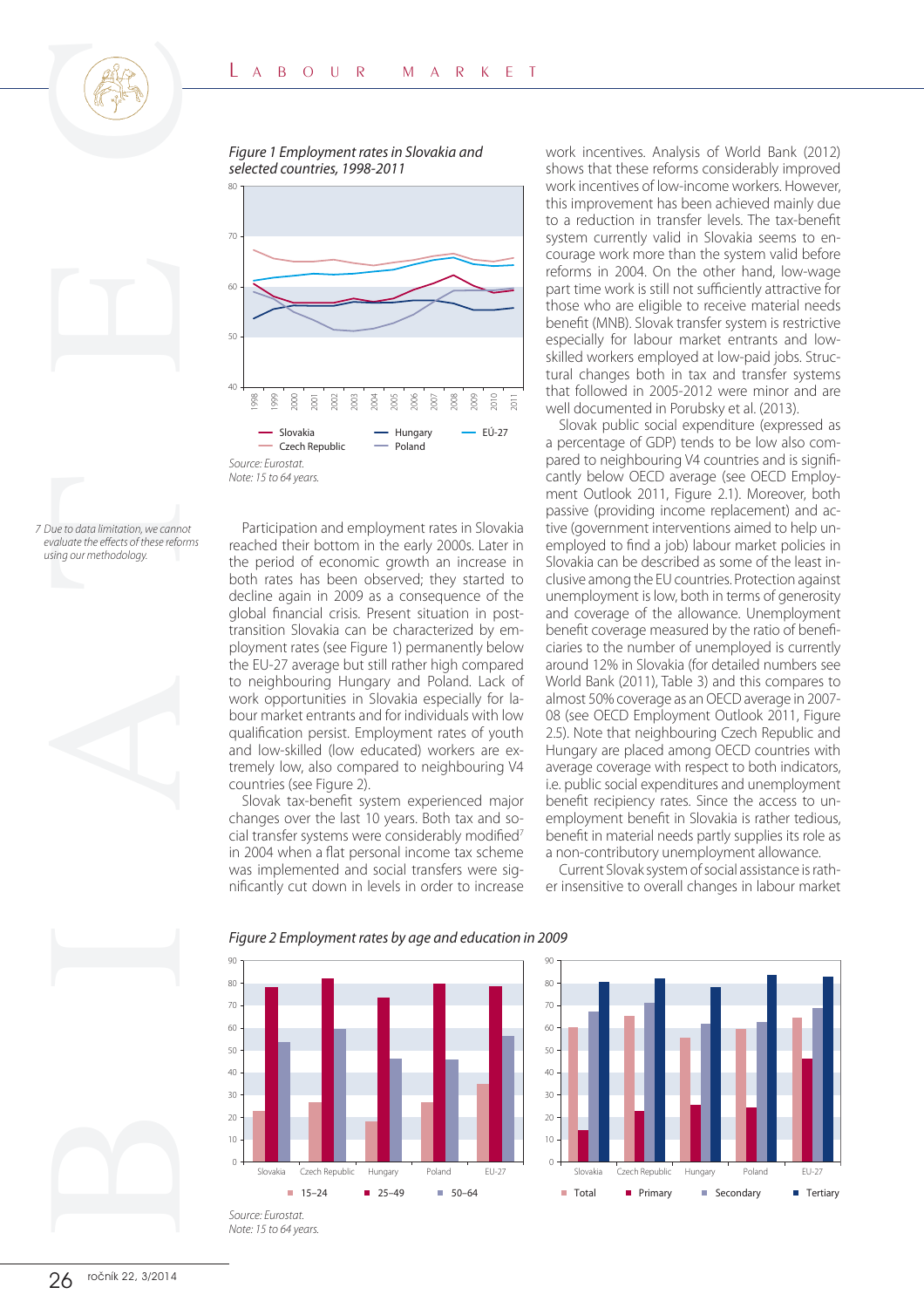conditions. As documented by World Bank (2011), a decline in the number of registered unemployed (jobseekers) during the period of growth in 2004- 08 was not reflected in a drop in MNB recipients. Later, the rise in unemployment during the financial crisis did not lead to a corresponding increase in number of MNB recipients. This suggests that there exist a stable group of prime-age population locked in social assistance system.

## **2 METHODOLOGY**

First we briefly summarize the setup of the model and its identification. In the next subsection we present the structure of tax and benefit system in Slovakia and corresponding simulations.

#### **Model and Identification**

Methodologically, we closely follow the approach presented in Benczur et al. (2012). The underlying theory starts with a standard utility maximization problem (defined as a labour-leisure trade off) by using an additively separable utility function. Adding taxes and transfers to the model leads to redefinition of the reservation wage, such that the participation decision needs to be constrained to a full time job<sup>8</sup> (otherwise undefined in the structural model, see Benczur et al. (2012) for details). Estimating the probability of being economically active or employed then yields to a structural probit equation.

To derive formal expressions, in the first step we introduce a concept of a so called gains-to-work variable  $W_i$  defined as a difference between net wage  $w_i$  and change in conditional transfers  $\varDelta T_i$ :

$$
W_i = w_i - \Delta T_i
$$

where  $\Delta T_i = T_i^{hyp} - T_i^{obs}$  denotes a difference between hypothetical and observed transfers.

Based on the underlying theory, the gains-towork  $W_i$  should be interpreted as a difference between the net effect from being employed fulltime and the net effect gained from transfers at zero hours worked. Therefore, we construct gainsto-work  $W_i$  for an individual  $i$  as follows:

- For the employed we first compute the net income – as a sum of net income from employment, non-labour income and transfers that an individual  $i$  is entitled to at a given level of income. Net income from employment is computed from the reported gross income less the simulated (by our tax-benefit model) personal income tax and social security contributions. In the next step we assume a hypothetical scenario: income from employment is set to zero (non-labour income is left at its original level) and we compute the corresponding amount of transfers an individual is entitled to.  $W_i$  is then defined as a difference between the former and latter scenario.
- For the unemployed and inactive we predict their gains-to-work by using Heckman selection model (see below).

Second variable of principal interest to us is a non-labour income  $N Y_i$  which is defined as a sum of three components, namely conditional transfers, other non-labour income that an individual receives (e.g. pensions, income from property, interest, dividend payments, etc.) and income of other members of the household. Other non-labour income and income of other members of the household are independent of the labour market status of an individual, therefore they are computed in the same way for every person. However, the construction of the conditional transfers component  $T_i$  in the variable  $NY_i$  should be divided into following steps:

- For the employed we assume hypothetical situation where labour income is set to zero (i.e. income "at zero hours worked") and non-labour income is left at its original values. Conditional transfers are then computed as hypothetical values an individual is entitled to by using our model of tax-benefit system described below.
- For the unemployed we add one more step. First, we assign to all unemployed individuals predicted potential gross income (wage) by using Heckman's methodology, where the driving factors in the model are based on personal characteristics. Then we proceed like in the case of employed and we compute their conditional transfers.
- For the pensioners and other inactive we use the actual transfers they are entitled to.<sup>9</sup>

Equipped with vectors gains-to-work and nonlabour income we can focus on modelling and identification of driving factors of participation decisions to enter the labour market. Therefore, we consider two specifications of structural probit regression model; first one uses economic activity and second one uses dummy variable employed as dependent variable:

 $Pr(\text{activity}_i) = \Phi(\gamma \log W_i + Z_i' \alpha + \psi \log N Y_i)$ 

 $Pr(emploved_i) = \Phi(\gamma \log W_i + Z_i' \alpha + \psi \log NY_i)$ 

where vectors of gains-to-work  $\log W_i$  and non-la-<br>bour income  $\log XY$  enter the model in a logarithbour income  $\log \frac{N}{N}$  enter the model in a logarith-<br>mic form<sup>10</sup> and Z, denotes a vector of characterismic form<sup>10</sup> and  $Z_i$  denotes a vector of characteristics that affect the labour supply of an individual.

When unobserved characteristics of employed people systematically differs from the unobserved characteristics of unemployed, a simple wage regression estimated by OLS will provide biased estimates. Since income from employment is unobservable for those who are unemployed (it's an endogenous dummy variable), we first apply Heckman's sample selection methodology to predict the gains-to-work. In Heckman's framework, model is defined by the two equations: selection equation that estimates the probability (propensity score) of an individual to be employed/unemployed:

$$
Pr(employed_{_{i}}) = \Phi(X_{_{i}}{'}\beta+Z_{_{i}}{'}\alpha+\psi\log \!N Y_{_{i}})
$$

where  $X_i$  is a vector of those characteristics that affect the labour demand of an individual. The es-

- 8 In Slovakia, most typical form of employment is a full-time employment. Only 2% of respondents in SK-SILC survey reported that they work part-time. Similar situation has been documented in Hungary.
- 9 In fact, to be consistent in the whole set up of our labour-supply model, we use the simulated values of transfers and other non-labour income when they are available, i.e. when they can be computed by our tax-benefit model. We use the actually observed values, as they were reported by survey participants, only when these are not simulated with our tax-benefit model
- 10 This comes from the derivation of the structural form of the model, see Benczur et al. (2012) for details.

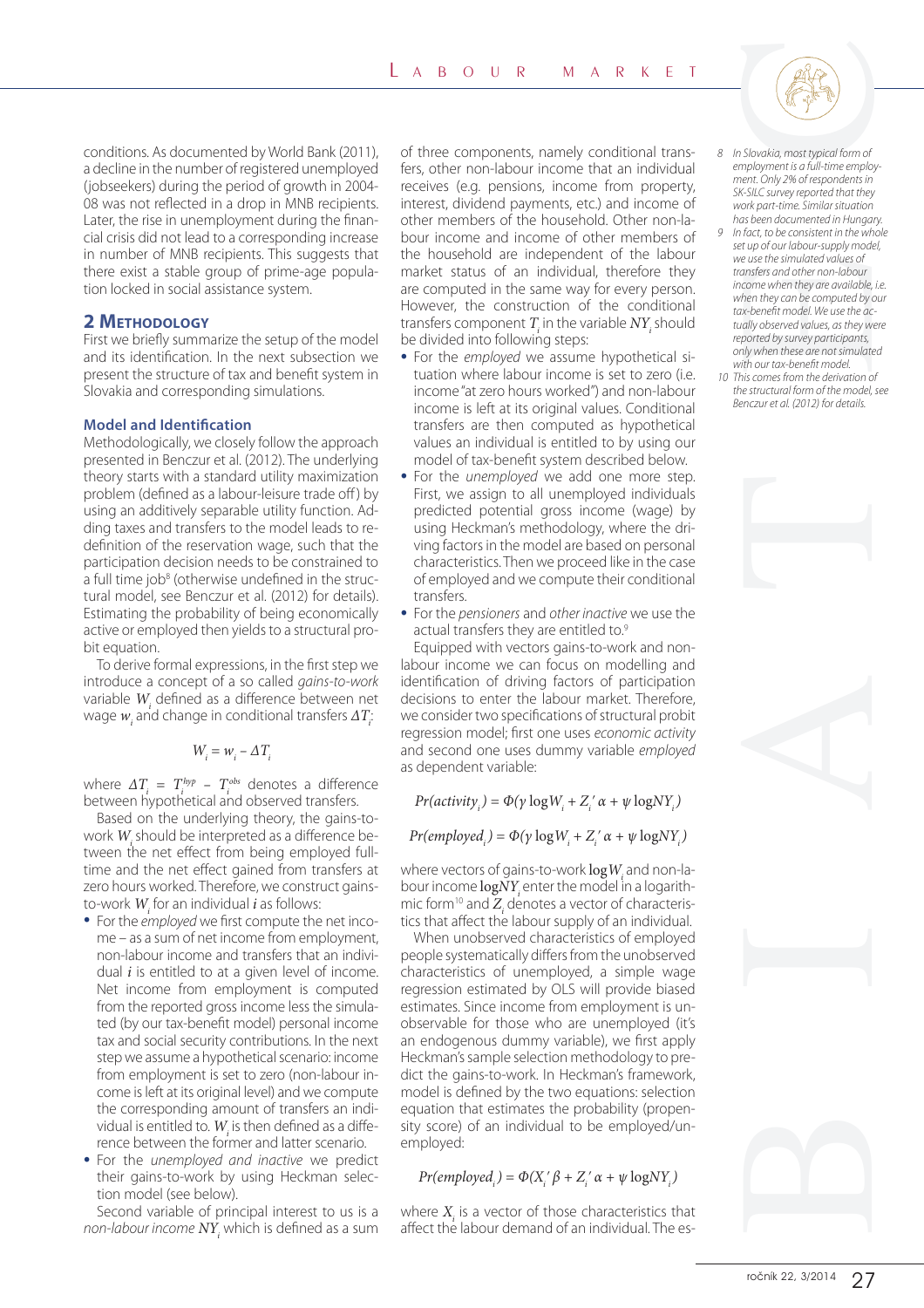

- 11 Inverse Mill's ratio is defined as a ratio of probability density function to the cumulative distribution function of a distribution.
- 12 Abbreviation SILC stands for "Statistics on Income and Living Conditions". 2010 SK-SILC denotes the fact that survey data were collected in 2010, while the reference period is 2009.
- 13 2010 SK-SILC database collects information on 16,275 individuals living in 5,376 households, 2011 SK-SILC database contains 15,327 individuals in 5,200 households and 2012 SK-SILC database 15,440 individuals in 5291 households.
- 14 EU-SILC database for Slovakia is constructed as a rotating panel database with one fourth of data updated each year. However, in our micro-simulations we need to work with a national extended version SK-SILC, which is not available as a panel.
- 15 For the definition of labour market status we use the SILC variable "prevailing activity in the income reference period" it comprises the following categories: children, employed, unemployed, pensioners and other inactive. Economically active are those who declared themselves as employed or unemployed, category of inactive consists of pensioners and other inactive.



timated propensity score model is then used to estimate the coefficients of regression equation that models the market wage (more specifically the gains-to-work).

Formally, we estimate the wage regression by using the Heckman methodology to overcome sample selection problem:

$$
log W_i = X_i' \beta + \rho \lambda (X_i' \beta + Z_i' \alpha + \psi log NY_i) +
$$
  
+ 
$$
u_i
$$

where  $X_i$  is a vector of those characteristics that affect the labour demand of an individual,  $u_i$  is an error term and  $\lambda$  denotes the inverse Mill's ratio<sup>11</sup>. We assume that error terms corresponding to equations (3) and (4) are independent across individual observations and jointly normally distributed with correlation ρ. The model is estimated jointly by a maximum likelihood method.

Finally,  $log W_i = X_i' \beta$  comes as a result of uncon-<br>Fional linear prediction from Heckman's model ditional linear prediction from Heckman's model. These estimates then enter structural probit equation (2). In order to reduce the division bias, we use the predicted gains-to-work  $log W_i$  for all observations (i.e. not only for employed but also observations (i.e. not only for employed but also for unemployed and inactive , as it is common in the labour supply literature, e.g. Bargain et al., 2012 or Breunig and Mercante, 2010).

#### **3 DATA AND TAX-BENEFIT SYSTEM SIMULATIONS**

The data used for microeconometric analysis come from three waves (2010-2012) of SK-SILC, the national version of EU-SILC<sup>12</sup>. Data are collected on an annual basis from 2004 by the Statistical Office of the Slovak Republic on behalf of EUROSTAT. Dataset contains cross-sectional data on household and individual level and it provides information on income, living conditions, social exclusion and poverty. The Original datasets contain information on more than 15,000 individuals and 5,200 households yearly.13 2010 SK-SILC database collects information on 16,275 individuals living in 5,376 households and 2011 SK-SILC survey contains 15,327 individuals in 5,200 households. We combined these three datasets to a pooled cross-section and estimate structural models as a pooled regression.14

The SK-SILC comprises detailed information describing the personal characteristics of individuals. These include age, gender, education and region of permanent residency and marital status. Dataset also reports detailed information related to labour market status – whether an individual was employed (full-time, part-time), self-employed or whether he stayed unemployed in the reference period. Information on length of working history (in years) is also available. Further, extensive information on the structure of individual income is available. Survey participants were asked to declare their yearly gross earnings from employment (self-employment), fringe benefits, and also transfers from the state, e.g. unemployment benefits or pensions (old-age, disability).

#### **Slovak tax-benefit system simulations**

The simulations of the tax-benefit system in Slovakia follow EUROMOD, a microsimulation tool designed to simulate the redistributive systems of EU countries. Simulations cover direct taxes (namely labour and capital income taxes), social insurance contributions and selected transfers. Our contribution is that we provide a more precise simulations of selected transfers compared to EUROMOD.

#### **Identification of variables in the model**

We first focus on definition of economic activity and employment status that are dependent variables in the structural probit model. We define employed/unemployed status of an individual based on the prevailing economic activity in the reference period. Being active is defined in terms of ILO definition of economic activity.15

Income variables are necessary to generate gains-to-work; those which are collected on the individual level are listed in gross terms in SK-SILC. The only exception is the net profit (loss) from self-employment. Information on disposable income, income taxes and social security contributions are available in the SK-SILC database only as an aggregate at the household level. Therefore, all income variables are used in gross terms and the net income is simulated.

Actually, we distinguish between three different types of income: labour-income, non-labour income and transfers from the government. Labour-income includes gross wage from main and second job, income from self-employment, income from company shares and income from agreements. Information on fringe benefits, severance and termination payments, and company car is also available. Non-labour income covers income from rental of a property or land, interests, dividends and profit from capital investments.

Referring to equation (4), covariates in the Heckman selection model consist of two sets of variables: labour demand shifters  $X_i$  and labour supply shifters  $Z_i$ . As it has already been documented in the literature (see e.g. Kimmel and Kniesner, 1998 or Benczur et al., 2012) labour demand shifters  $X_i$ contain controls that affect market wage while the labour supply shifters  $Z_i$  include demographic and family characteristics.

In our implementation, the labour demand group composed of  $X_i$  controls for the wage and therefore does not affect labour supply directly (or has only marginal impact). These variables contain the degree of urbanization of a region where a person resides (dense, normal and sparse density) and a regional value added per capita. These two variables should capture differences in regional economic environment and thus control for the activity indirectly. We include also age and age squared and interaction terms of age with education dummies. These variables serve as instruments for our wage estimations – we argue that age as a proxy for experience significantly influences the market wage, but it does not affect selection into employ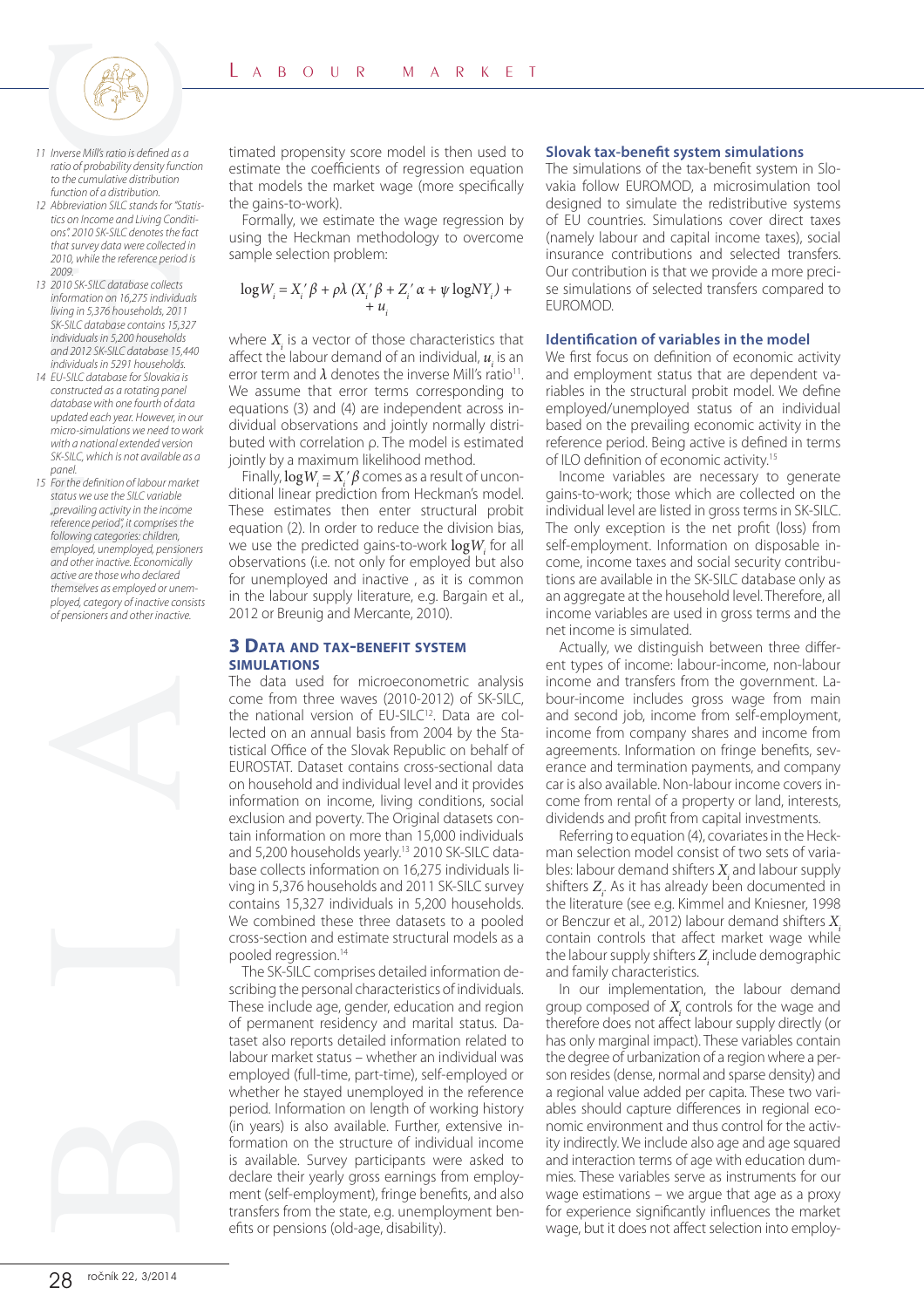ment, i.e., it can serve as a labour demand shifter. Besides this, these variables also serve as a source of additional variation in the model (consider prediction of the  $\log W_i$  in Heckman's model). Note that<br>different phases of individual life cycle (pre-prime) different phases of individual life cycle (pre-prime age, prime-age, elderly, student, pensioner) are already controlled in the labour supply equation.

Labour supply shifters group  $Z_i$  contains controls like gender, three age groups (15-24, prime age 25-49 and elderly 50+), three educational groups (education level is stated as a dummy of the highest level achieved) and working experience expressed as a share of actual to potential experience. Here, age group dummies are included as a labour supply shifter that control for the life-cycle position. We also include family status (single, divorced, married, widowed), living with working partner, being a mother of child under 3 years of age, being a pensioner and attending a full-time education. Moreover, we include dummy variables for car ownership and monthly instalments of mortgage and loans.

#### **Setup of the sample**

The dataset we use is restricted by age to persons older than 15 and younger than 75, to exclude children in full-time education and those in retirement. Persons who declare themselves as employed (reporting positive number of months being employed), but who report income below minimal wage, are also dropped. Moreover, we also exclude those individuals, where the prevailing economic activity in the income reference period could not be defined. These adjustments leave us with approximately 36,000 individual observations in the estimation sample.

#### **4 FINDINGS**

In this section we present and discuss a large set of estimation results. The estimation results of the two equations of the Heckman model as well as the estimates of two structural probit models are reported in Siebertova, Senaj, Svarda and Valachyova (2013).

In Table 1 we report our main results, the marginal effects from the estimated structural probit model evaluated at sample means. Later we concentrate mainly on labour force participation (economic activity), for the probability of employment we display only results of the main specification. In the upper part of the table, the point estimates of the gains-to-work and non-labour income are reported. Looking at both specifications, computed results are statistically significant and have the expected sign, i.e. an increase in gains-to-work increases the probability of participation, while the opposite is true for non-labour income. Qualitatively the results of both specifications are comparable<sup>16</sup>.

A one percent rise in gains-to-work increases the individuals' probability of economic activity by 0.233 percentage points, this effect is even more pronounced for the net wage. On contrary, the effect of non-labour income and transfers is lower (in absolute value); a one percent increase in non-labour income leads to 0.106 percentage points decrease in supplying labour. Since transfers are only a part of non-labour income, the effect of transfers is substantially smaller.

Next we focus on selected subgroups of individuals and explore how the estimated semi-elasticities vary. In Table 2 we present a comparison of marginal effects computed for the three educational subgroups (elementary or less, secondary and tertiary education). The estimated semi-elasticities are substantially different by educational subgroups, highest responsiveness is observed in a low-educated group with elementary education (these individuals are often highly transfers dependent). Our results suggest that participation elasticities substantially decrease with educational level, especially when prime-age sub-sample is considered. Notice that in agreement with previous studies, prime-age subgroup of higher educated individuals exhibits overall low responsiveness to the tax and transfer system reforms compared to the full sample of entire population.

In Table 3 we report results for the sub-groups classified by gender and marital status. Overall responsiveness of females is larger than of males. However, prime-age married males are identified as a sub-group with the smallest elasticity. We do not find in our data substantial differences in responsiveness when single and married primeage women are compared. The group of elderly (above 50 years) shows the highest responsive16 Conditional marginal effects for the dependent variable "Employed" divided by subgroups are available upon request.





Table 1 Marginal effects – main specification

| Dependent variable        | <b>ACTIVE</b> |         | <b>EMPLOYED</b> |         |  |  |  |  |
|---------------------------|---------------|---------|-----------------|---------|--|--|--|--|
| Point estimates           | coef          | std err | coef            | std err |  |  |  |  |
| Gains to work (logW)      | 0.670         | 0.062   | 0.572           | 0.069   |  |  |  |  |
| Non-labour income (logNY) | $-0.305$      | 0.019   | $-0.357$        | 0.016   |  |  |  |  |
| Marginal effects*         | dy/dx         | std err | dy/dx           | std err |  |  |  |  |
| Gains to work (logW)      | 0.233         | 0.020   | 0.226           | 0.027   |  |  |  |  |
| Non-labour income (logNY) | $-0.106$      | 0.007   | $-0.142$        | 0.006   |  |  |  |  |
| Net wage                  | 0.263         | 0.023   | 0.255           | 0.031   |  |  |  |  |
| Transfers                 | $-0.039$      | 0.003   | $-0.042$        | 0.003   |  |  |  |  |

\*Note: Marginal effects are evaluated at sample means. Bootstrapped standard errors, 200 replications.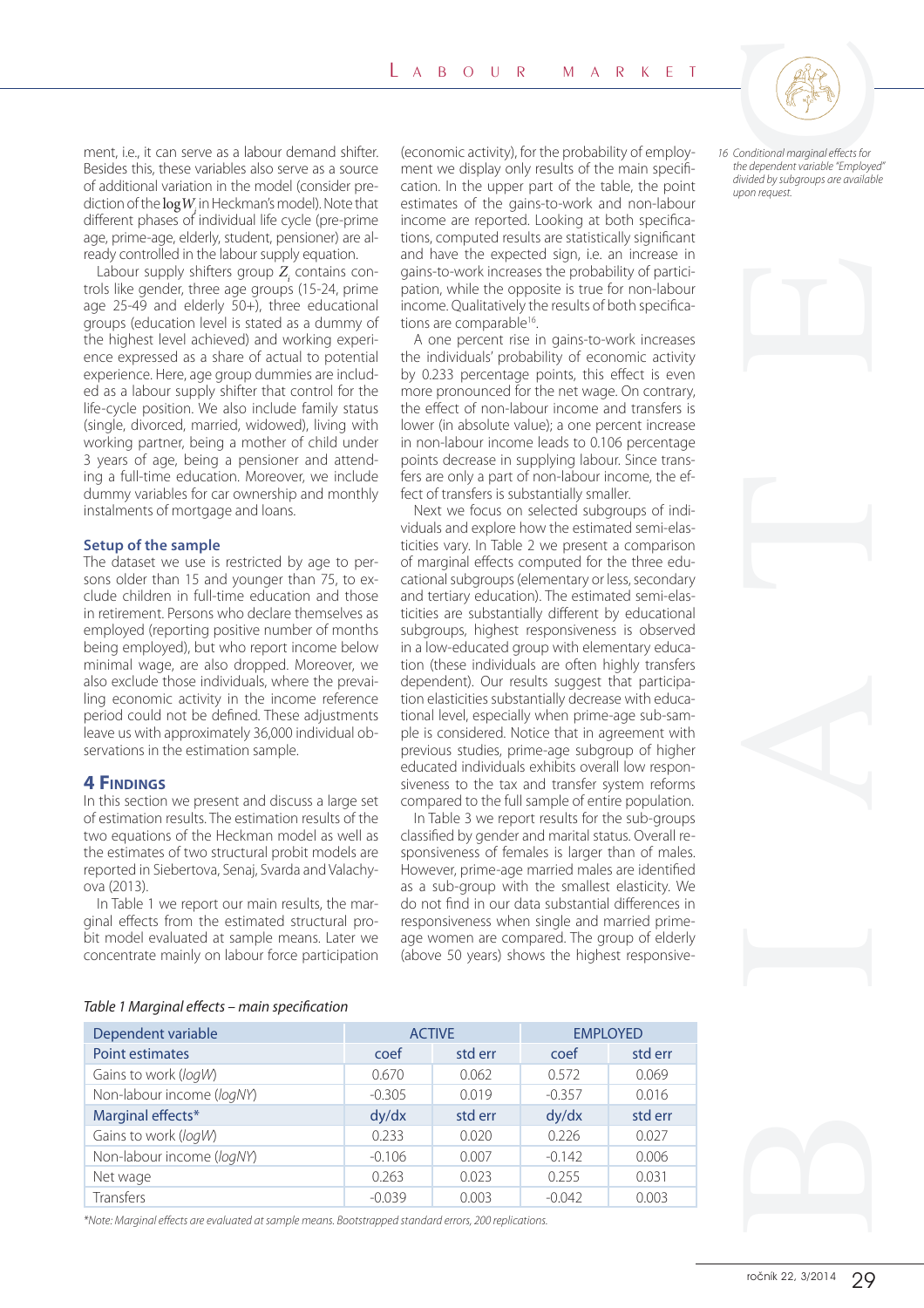#### Table 2 Marginal effects by educational subgroups\*

|                                 | Prime age |         | <b>Full sample</b> |         |
|---------------------------------|-----------|---------|--------------------|---------|
| Marginal effects by subgroups** | dy/dx     | std err | dy/dx              | std err |
| <b>Elementary education</b>     |           |         |                    |         |
| Gains to work (logW)            | 0.236     | 0.022   | 0.122              | 0.015   |
| Non-labour income (logNY)       | $-0.107$  | 0.007   | $-0.055$           | 0.004   |
| Net wage                        | 0.274     | 0.025   | 0.128              | 0.015   |
| Transfers                       | $-0.058$  | 0.004   | $-0.007$           | 0.001   |
| Secondary education             |           |         |                    |         |
| Gains to work (logW)            | 0.083     | 0.008   | 0.211              | 0.019   |
| Non-labour income (logNY)       | $-0.038$  | 0.003   | $-0.096$           | 0.007   |
| Net wage                        | 0.098     | 0.009   | 0.241              | 0.021   |
| <b>Transfers</b>                | $-0.022$  | 0.002   | $-0.039$           | 0.003   |
| <b>Tertiary education</b>       |           |         |                    |         |
| Gains to work (logW)            | 0.051     | 0.008   | 0.114              | 0.012   |
| Non-labour income (logNY)       | $-0.023$  | 0.003   | $-0.052$           | 0.005   |
| Net wage                        | 0.061     | 0.009   | 0.132              | 0.014   |
| <b>Transfers</b>                | $-0.015$  | 0.002   | $-0.025$           | 0.002   |

#### Table 3 Marginal effects by selected subgroups\*

| Table 2 Marginal effects by educational subgroups*                                                                                                                                                                       |          |          |                            |                                    |          |                    |                                    |
|--------------------------------------------------------------------------------------------------------------------------------------------------------------------------------------------------------------------------|----------|----------|----------------------------|------------------------------------|----------|--------------------|------------------------------------|
|                                                                                                                                                                                                                          |          |          |                            | Prime age                          |          | <b>Full sample</b> |                                    |
| Marginal effects by subgroups**                                                                                                                                                                                          |          | dy/dx    |                            | std err                            | dy/dx    |                    | std err                            |
| <b>Elementary education</b>                                                                                                                                                                                              |          |          |                            |                                    |          |                    |                                    |
| Gains to work (logW)                                                                                                                                                                                                     |          | 0.236    |                            | 0.022                              | 0.122    |                    | 0.015                              |
| Non-labour income (logNY)                                                                                                                                                                                                |          |          | $-0.107$<br>0.007<br>0.274 |                                    | $-0.055$ |                    | 0.004                              |
| Net wage                                                                                                                                                                                                                 |          |          |                            | 0.025                              | 0.128    |                    | 0.015                              |
| Transfers                                                                                                                                                                                                                |          | $-0.058$ |                            | 0.004                              | $-0.007$ |                    | 0.001                              |
| Secondary education                                                                                                                                                                                                      |          |          |                            | 0.008                              |          |                    |                                    |
| Gains to work (logW)                                                                                                                                                                                                     |          |          | 0.083                      |                                    | 0.211    |                    | 0.019                              |
| Non-labour income (logNY)                                                                                                                                                                                                |          |          | $-0.038$<br>0.003          |                                    | $-0.096$ |                    | 0.007                              |
| Net wage                                                                                                                                                                                                                 |          |          | 0.098<br>0.009             |                                    | 0.241    |                    | 0.021                              |
| Transfers                                                                                                                                                                                                                |          |          | $-0.022$<br>0.002          |                                    | $-0.039$ |                    | 0.003                              |
| <b>Tertiary education</b>                                                                                                                                                                                                |          |          |                            |                                    |          |                    |                                    |
| Gains to work (logW)                                                                                                                                                                                                     |          | 0.051    |                            | 0.008                              | 0.114    |                    | 0.012                              |
| Non-labour income (logNY)                                                                                                                                                                                                |          | $-0.023$ |                            | 0.003                              | $-0.052$ |                    | 0.005                              |
| Net wage                                                                                                                                                                                                                 |          | 0.061    |                            | 0.009                              | 0.132    |                    | 0.014                              |
| Transfers                                                                                                                                                                                                                |          | $-0.015$ |                            | 0.002                              | $-0.025$ |                    | 0.002                              |
| Marginal effects by<br>subgroups**                                                                                                                                                                                       | dy/dx    |          |                            |                                    |          |                    |                                    |
|                                                                                                                                                                                                                          |          | std err  |                            | Marginal effects by<br>subgroups** |          | dy/dx              |                                    |
| Prime age, males                                                                                                                                                                                                         |          |          |                            | Prime age, females                 |          |                    |                                    |
| Gains to work (logW)                                                                                                                                                                                                     | 0.052    | 0.004    |                            | Gains to work (logW)               |          | 0.112              |                                    |
| Non-labour income (logNY)                                                                                                                                                                                                | $-0.023$ | 0.002    |                            | Non-labour income (logNY)          |          | $-0.051$           |                                    |
| Net wage                                                                                                                                                                                                                 | 0.060    | 0.005    |                            | Net wage                           |          | 0.136              | std err<br>0.013<br>0.004<br>0.016 |
| Transfers                                                                                                                                                                                                                | $-0.014$ | 0.001    |                            | Transfers                          |          | $-0.032$           | 0.003                              |
| Prime age, single males                                                                                                                                                                                                  |          |          |                            | Prime age, single females          |          |                    |                                    |
| Gains to work (logW)                                                                                                                                                                                                     | 0.085    | 0.008    |                            | Gains to work (logW)               |          | 0.125              |                                    |
| Non-labour income (logNY)                                                                                                                                                                                                | $-0.039$ | 0.003    |                            | Non-labour income (logNY)          |          | $-0.057$           |                                    |
| Net wage                                                                                                                                                                                                                 | 0.104    | 0.010    |                            | Net wage                           |          | 0.156              |                                    |
| Transfers                                                                                                                                                                                                                | $-0.036$ | 0.002    |                            | Transfers                          |          | $-0.053$           |                                    |
| Prime age, married males                                                                                                                                                                                                 |          |          |                            | Prime age, married females         |          |                    | 0.014<br>0.005<br>0.017<br>0.004   |
| Gains to work (logW)                                                                                                                                                                                                     | 0.035    | 0.003    |                            | Gains to work (logW)               |          | 0.104              | 0.012                              |
| Non-labour income (logNY)                                                                                                                                                                                                | $-0.016$ | 0.002    |                            | Non-labour income (logNY)          |          | $-0.047$           |                                    |
| Net wage                                                                                                                                                                                                                 | 0.040    | 0.004    |                            | Net wage                           |          | 0.123              |                                    |
| Transfers                                                                                                                                                                                                                | $-0.007$ | 0.001    |                            | Transfers                          |          | $-0.024$           | 0.004<br>0.015<br>0.002            |
| Prime age (25-49)                                                                                                                                                                                                        |          |          |                            | Elderly $(>=50)$                   |          |                    |                                    |
| Gains to work (logW)                                                                                                                                                                                                     | 0.079    | 0.008    |                            | Gains to work (logW)               |          | 0.261              | 0.025                              |
| Non-labour income (logNY)                                                                                                                                                                                                | $-0.036$ | 0.003    |                            | Non-labour income (logNY)          |          | $-0.118$           |                                    |
| Net wage                                                                                                                                                                                                                 | 0.093    | 0.009    |                            | Net wage                           |          | 0.280              | 0.007<br>0.027                     |
| Transfers                                                                                                                                                                                                                | $-0.021$ | 0.002    |                            | Transfers                          |          | $-0.027$           | 0.002                              |
| *Note: Probit estimates are computed using full sample and marginal effects are evaluated at sub-group specific sample means. Boot-<br>strapped standard errors, 200 replications.<br>**Note: Dependent variable ACTIVE. |          |          |                            |                                    |          |                    |                                    |